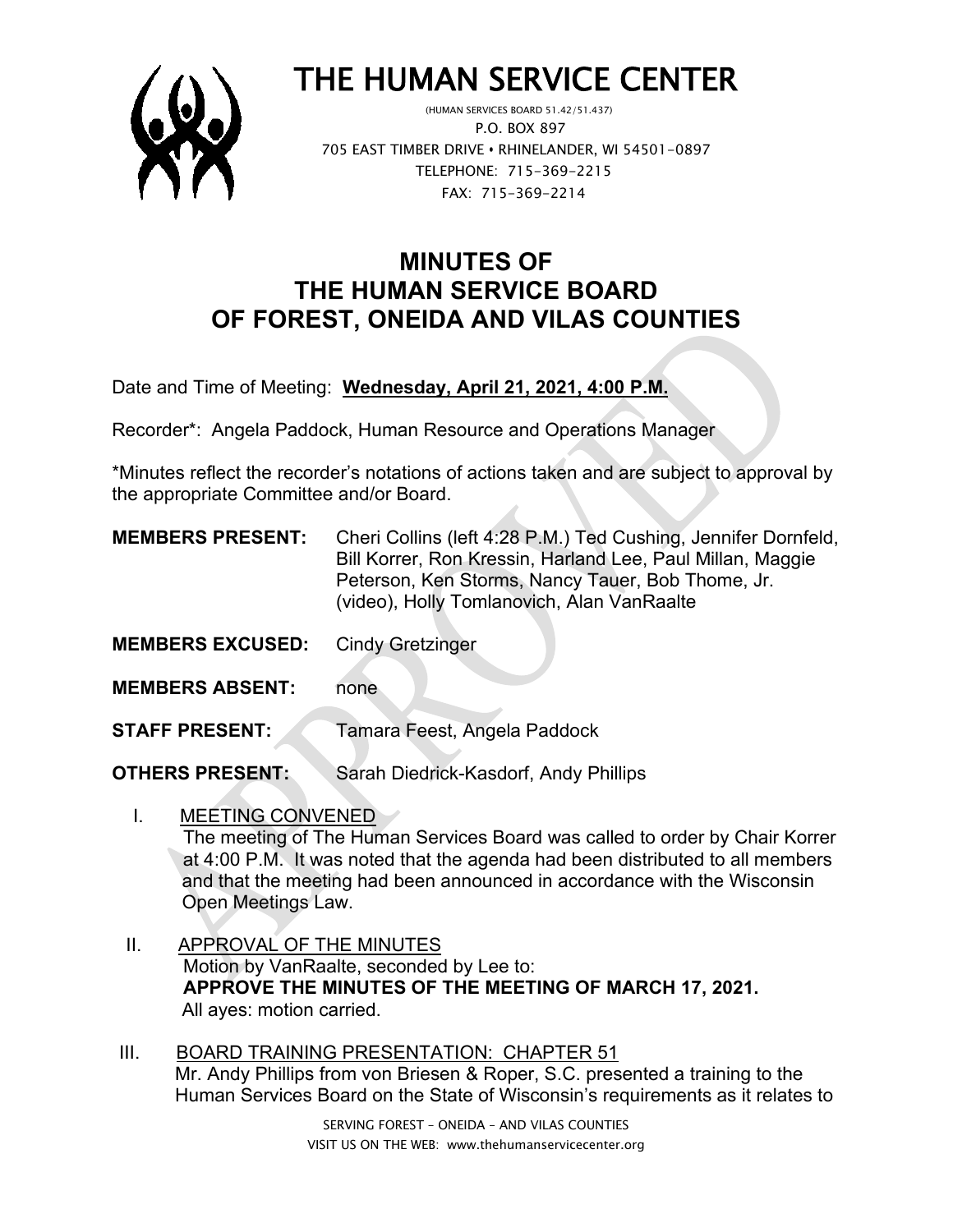the administration of Chapter 51. He explained the Board's purpose is to focus on the intent of the statute and the administration within available funding. He further suggested the Board take a step back and focus on the mission statement of HSC and question the Executive Director how well HSC is doing concerning all the components of Chapter 51.

### IV. DIRECTOR'S REPORT

- A. Vacancies and Recruitment Update: Feest commented on the recruitment efforts noting the two CCS Service Facilitator positions have been filled; there remains one Part-time Mental Health Technician vacancy, but hiring is on hold for that position. Feest also provided an update on the resignation of the IT Specialist. Management has decided to go with the consulting company 3RT to take care of our IT needs rather than hiring internally.
- B. Governor's Budget Discussion: Feest explained there are a lot of pieces in the Governor's budget that impact human services including several proposed increases to funding for various HSC programs.
- C. COVID-19 Return to Work Update: Staff will return to the office permanently on Monday, May 3, 2021. Feest also shared that staff are doing more and more face-to-face with clients but making sure safety precautions are in place.
- D. Emergency Services Program County Jail Interface Discussion: Feest explained that Mr. Andy Phillips from vonBriesen & Roper, S.C. is working on a memorandum that will outline HSC's responsibilities and liabilities for taking inmates off suicide watch. Although HSC has done this service in the past for the jail, it has been brought to attention that staff are not qualified; the jail requires a licensed master's level mental health professional according to DOJ guidelines.
- E. Electronic Health Record (EHR)Software Update: Feest informed the Board that intense communication has occurred with our EHR vendor that affirms they did not hold up their end of the contract. HSC is also considering connecting with a third-party consulting firm to fix some of the setup problems in Netsmart. Furthermore, the agency is looking at other software and has a demo scheduled in May to see if it will be a viable option, given the decision to halt Netsmart is made.
- F. Quarterly System Review Project Update: Feest discussed the quarterly updates that are ongoing for the tri-county boards. She explained that Forest County had four referrals for their branch office, while Vilas disappointingly had zero referrals from their Social Services thus far. Feest also explained that the Conflict Resolution Protocol is awaiting signature by Vilas County, but hopes to receive it next week. Feest has conducted County Board presentations for Oneida and Vilas this quarter and will schedule Forest County soon. Kressin commended Feest on her presentation to the Vilas County Board and stated her PowerPoint was very useful. He also explained the Vilas County Board Chair, Ronald De Bruyne went on record during Feest's presentation to state that Vilas County would not consider leaving the joint Human Services structure that creates The Human Service Center.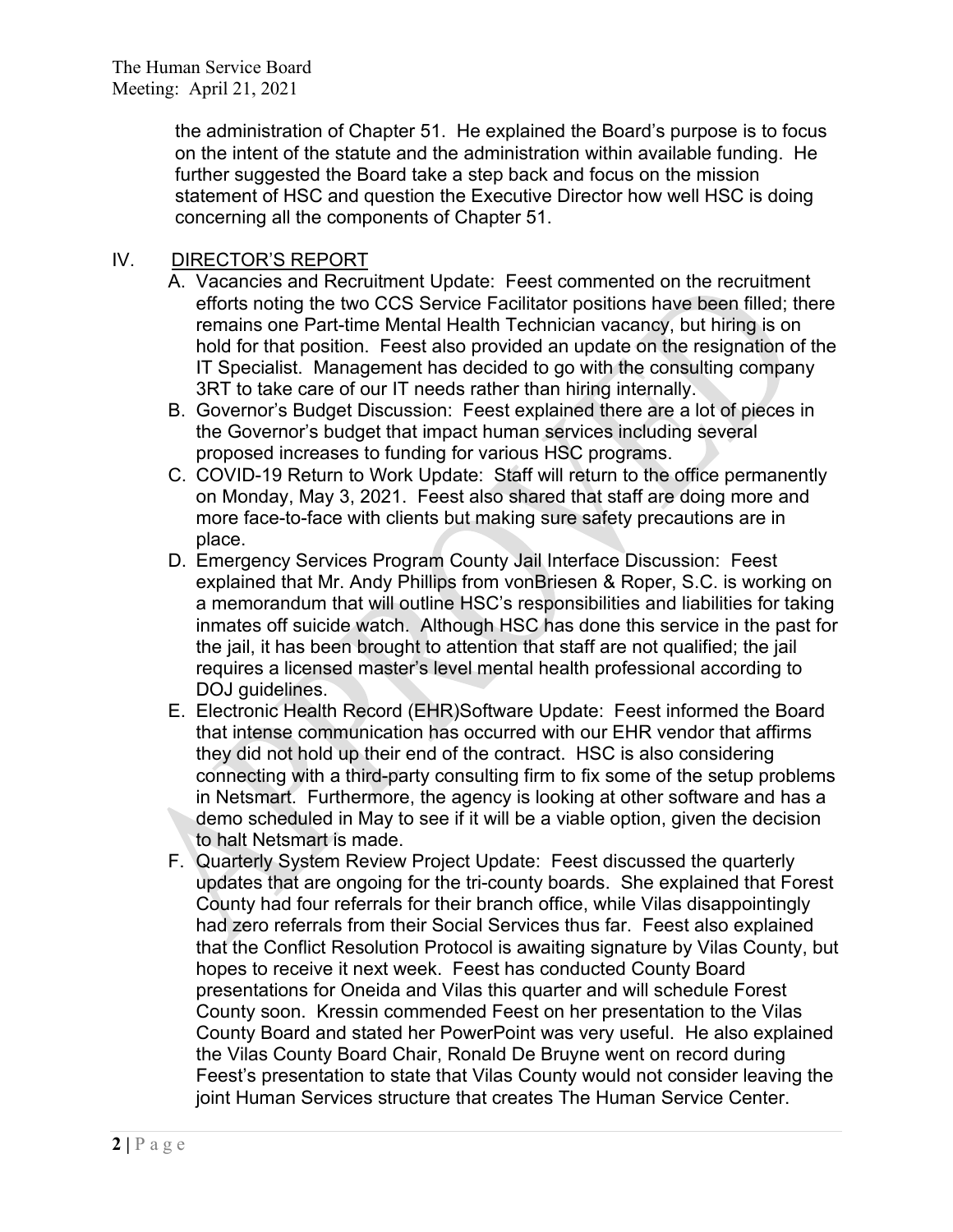V. ADDITIONAL CCS SERVICE FACILITATOR POSITION APPROVAL

Feest explained that HSC received a resume from a candidate with a very good skill set and a license in mental health therapy, however there are no current vacancies. She would like to make an offer of employment to this applicant and believes the CCS Service Facilitator position is plausible given it is 100% funded, except for training/onboarding.

Motion by Cushing, seconded by Peterson to:

**APPROVE THE REQUEST FOR AN ADDITIONAL CCS SERVICE FACILITATOR POSITION IN THE REMAINING 2021 BUDGET.** All ayes: motion carried.

VI. CITY OF RHINELANDER DNR STEWARDSHIP GRANT LETTER OF

SUPPORT REQUEST The City of Rhinelander's administrator is looking for support for a recreational trail along Timber Drive in 2022. Motion by VanRaalte, seconded by Kressin to: **APPROVE EXECUTIVE DIRECTOR TO WRITE LETTER OF SUPPORT FOR THE RECREATIONAL TRAIL FUNDED BY THE DNR STEWARDSHIP** 

**GRANT.**

All ayes: motion carried.

- VII. REPORT OF THE DEVELOPMENTAL DISABILITIES COMMITTEE 4/14/2021 Lee reported on the meeting held 4/14/2021 and informed the Board that April is Autism month. He also explained that Rhinelander has its first autism friendly business, Tom's Drawing Board. Minutes were distributed and there were no questions following Lee's report.
- VIII. REPORT OF THE BEHAVIORAL HEALTH COMMITTEE 4/15/2021 Kressin reported on the meeting held 4/15/2021 and highlighted the presentation done by the Emergency Services Program staff which explained the very important job they have doing suicide risk assessments and homicide risk assessments. Minutes were distributed and there were no questions following Kressin's report.

## IX. REPORT OF THE ADMINISTRATION COMMITTEE – 4/15/2021

- A. Financial Update: Chair Korrer provided the 2020 year-end update; as of 4/4/2021 HSC has a surplus of \$584,794 but may increase when the CLTS reconciliation is finalized. For 2021, the projected deficit is \$149,180 with actual revenue and expenditures through February 2021.
- B. Koinonia Stove: Chair Korrer explained the Koinonia stove is not operating as expected and has caused many interruptions in the delivery of meals to clients. The Administration Committee approved and forwarded to Board the purchase of a new stove not to exceed \$15,000.00. Motion by VanRaalte, seconded by Tauer to: